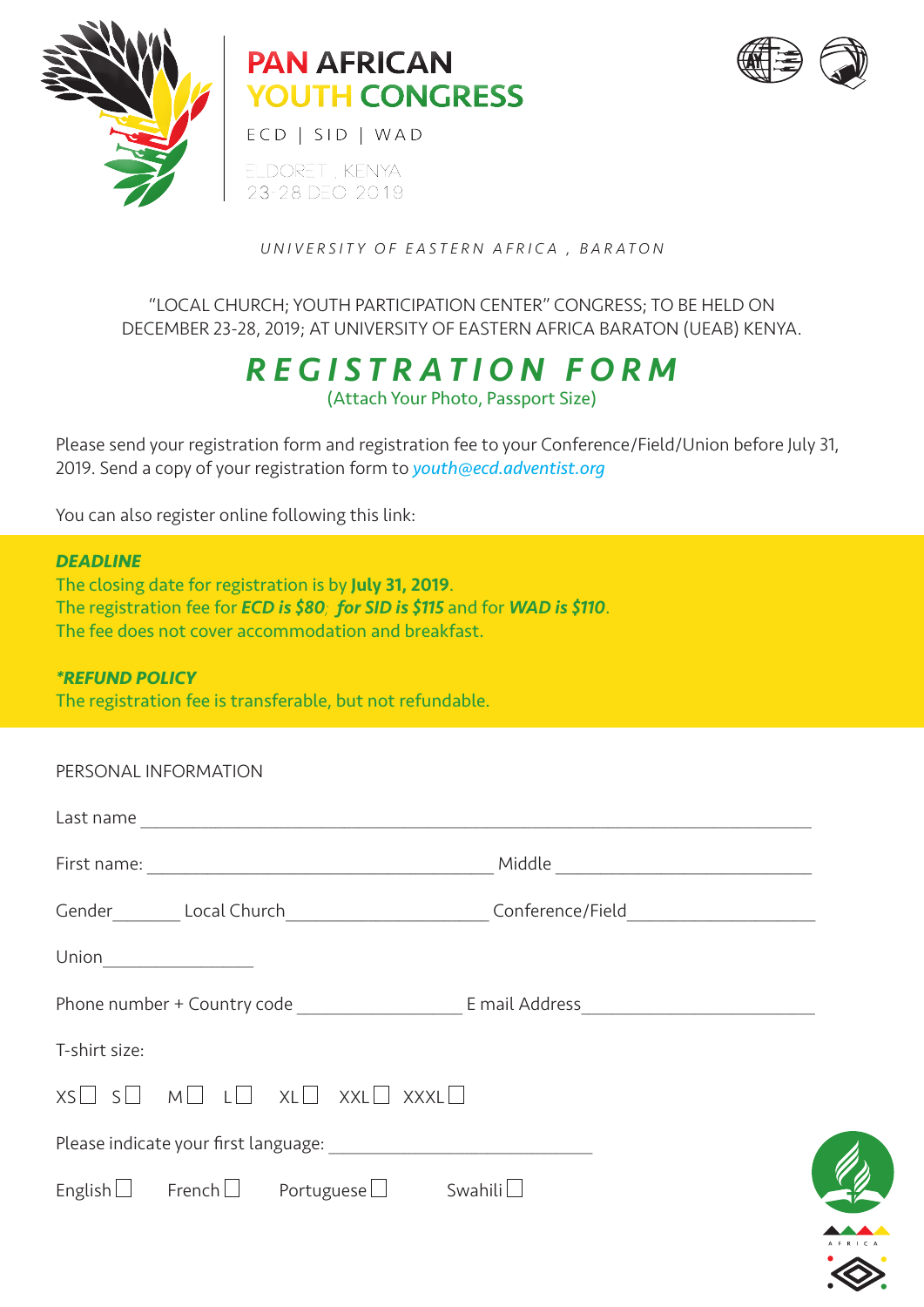Please indicate any medical conditions our medical team should be aware of:

| Allergies                    | YFS <sup>I</sup> | NO        |
|------------------------------|------------------|-----------|
| <b>Respiratory Condition</b> | YFS <sup>I</sup> | <b>NO</b> |
| Diabetes                     | <b>YFS</b>       | N()       |
| Epilepsy                     | YFS <sup>I</sup> | N()       |
| <b>Heart Condition</b>       | YFS <sup>I</sup> | N()       |
| Asthma                       | YFS <sup>I</sup> |           |
| Drug Reactions               | <b>VES</b>       |           |

Other: \_\_\_\_\_\_\_\_\_\_\_\_\_\_\_\_\_\_\_\_\_\_\_\_\_\_\_\_\_\_\_\_\_\_\_\_\_\_\_\_\_\_\_\_\_\_\_\_\_\_\_\_\_\_\_\_\_\_\_\_\_\_\_\_\_\_\_\_\_\_\_\_\_\_\_\_\_\_\_\_\_\_\_\_\_\_\_\_\_\_\_\_\_\_\_\_\_

\*If you answered yes to any of the above, please elaborate below: Condition: \_\_\_\_\_\_\_\_\_\_\_\_\_\_\_\_\_\_\_\_\_\_\_\_\_\_\_\_\_\_\_\_\_\_\_\_\_\_\_\_\_\_\_\_\_\_\_\_\_\_\_\_\_\_\_\_\_\_\_\_\_\_\_\_\_\_\_\_\_\_\_\_\_\_\_\_\_\_\_\_\_\_\_\_\_\_\_\_\_\_\_\_\_\_\_\_

Medication Required: \_\_\_\_\_\_\_\_\_\_\_\_\_\_\_\_\_\_\_\_\_\_\_\_\_\_\_\_\_\_\_\_\_\_\_\_\_\_\_\_\_\_\_\_\_\_\_\_\_\_\_\_\_\_\_\_\_\_\_\_\_\_\_\_\_\_\_\_\_\_\_\_\_\_\_\_\_\_\_\_\_\_\_\_\_

Drug/Food Reactions:

*\*Yellow Fever vaccination is strictly requirement to enter Kenya.*

#### TWO EMERGENCY CONTACTS INFORMATION

 $\mathcal{L}_\mathcal{L} = \mathcal{L}_\mathcal{L} = \mathcal{L}_\mathcal{L} = \mathcal{L}_\mathcal{L} = \mathcal{L}_\mathcal{L} = \mathcal{L}_\mathcal{L} = \mathcal{L}_\mathcal{L} = \mathcal{L}_\mathcal{L} = \mathcal{L}_\mathcal{L} = \mathcal{L}_\mathcal{L} = \mathcal{L}_\mathcal{L} = \mathcal{L}_\mathcal{L} = \mathcal{L}_\mathcal{L} = \mathcal{L}_\mathcal{L} = \mathcal{L}_\mathcal{L} = \mathcal{L}_\mathcal{L} = \mathcal{L}_\mathcal{L}$ 

 $\mathcal{L}_\mathcal{L} = \mathcal{L}_\mathcal{L} = \mathcal{L}_\mathcal{L} = \mathcal{L}_\mathcal{L} = \mathcal{L}_\mathcal{L} = \mathcal{L}_\mathcal{L} = \mathcal{L}_\mathcal{L} = \mathcal{L}_\mathcal{L} = \mathcal{L}_\mathcal{L} = \mathcal{L}_\mathcal{L} = \mathcal{L}_\mathcal{L} = \mathcal{L}_\mathcal{L} = \mathcal{L}_\mathcal{L} = \mathcal{L}_\mathcal{L} = \mathcal{L}_\mathcal{L} = \mathcal{L}_\mathcal{L} = \mathcal{L}_\mathcal{L}$  $\mathcal{L}_\mathcal{L} = \mathcal{L}_\mathcal{L} = \mathcal{L}_\mathcal{L} = \mathcal{L}_\mathcal{L} = \mathcal{L}_\mathcal{L} = \mathcal{L}_\mathcal{L} = \mathcal{L}_\mathcal{L} = \mathcal{L}_\mathcal{L} = \mathcal{L}_\mathcal{L} = \mathcal{L}_\mathcal{L} = \mathcal{L}_\mathcal{L} = \mathcal{L}_\mathcal{L} = \mathcal{L}_\mathcal{L} = \mathcal{L}_\mathcal{L} = \mathcal{L}_\mathcal{L} = \mathcal{L}_\mathcal{L} = \mathcal{L}_\mathcal{L}$ 

| "Name:        | Relationship to you: |
|---------------|----------------------|
| Phone number: | malu.                |

| Name:         | Relationship to you: |
|---------------|----------------------|
| Phone number: | Email:               |

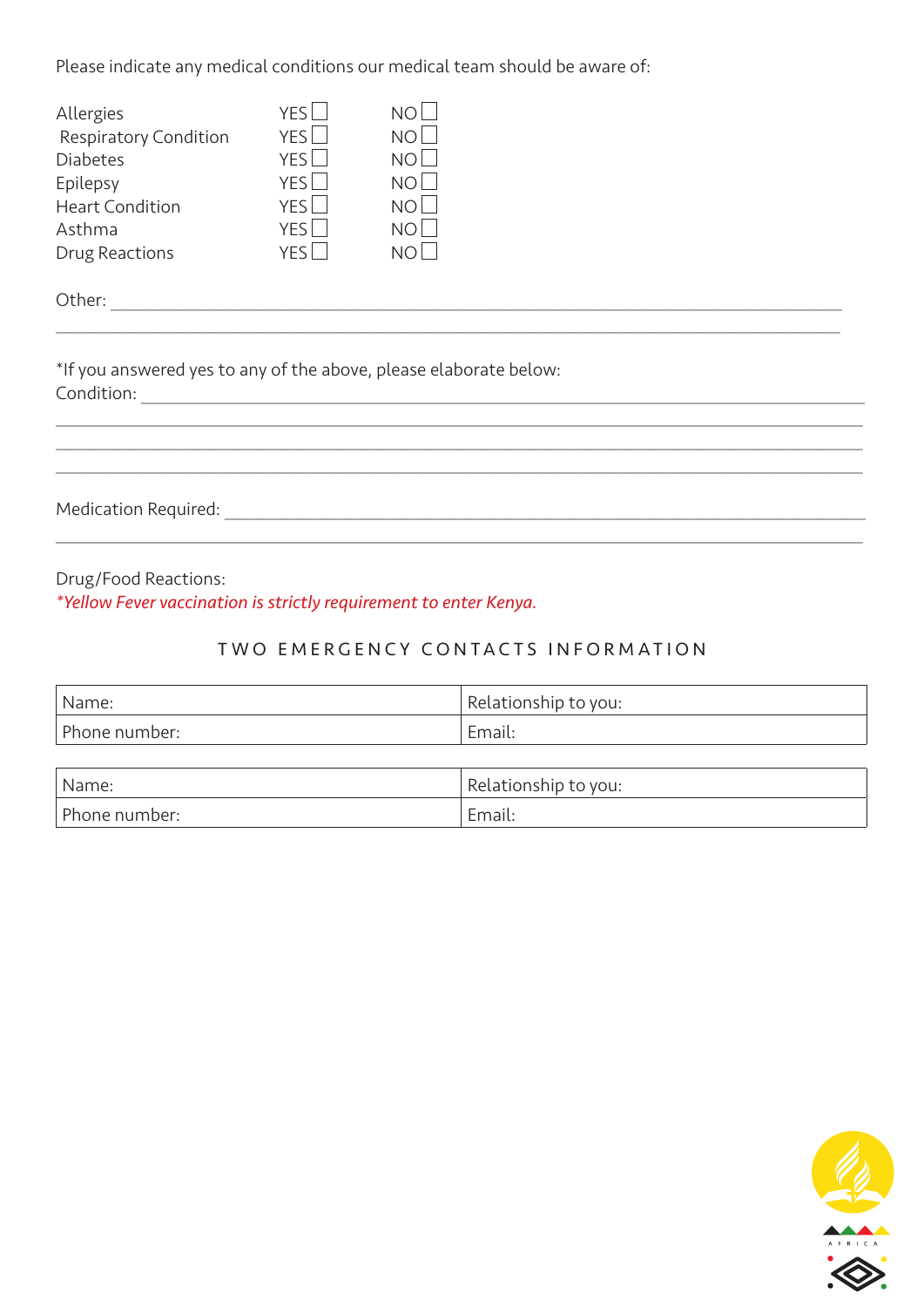## *VISA*

Each delegate must apply for his/her own visa. Please consult the Kenya embassy, consulate, or travel agent in your territory for the appropriate procedures.

#### YOUTH DIRECTORS' SIGNATURES

Delegates: The completed registration form must be turned in to your local Conference/Field youth director with your Congress fee for approval.

*\*Your Union Youth Ministries Office will be responsible for processing your application.* 

| Name of Conference/Field: 2008 2009 2010 2020 2021 2022 2023 2024 2022 2022 2023 2024 2022 2023 2024 2022 2023                           |  |
|------------------------------------------------------------------------------------------------------------------------------------------|--|
|                                                                                                                                          |  |
| Name of Union:<br><u> 1980 - Jan Barat, marka masjid a shekara ta 1980 a shekara ta 1980 a shekara ta 1980 a shekara ta 1980 a sheka</u> |  |
|                                                                                                                                          |  |
|                                                                                                                                          |  |
| Signature of Youth Director: _________________________                                                                                   |  |





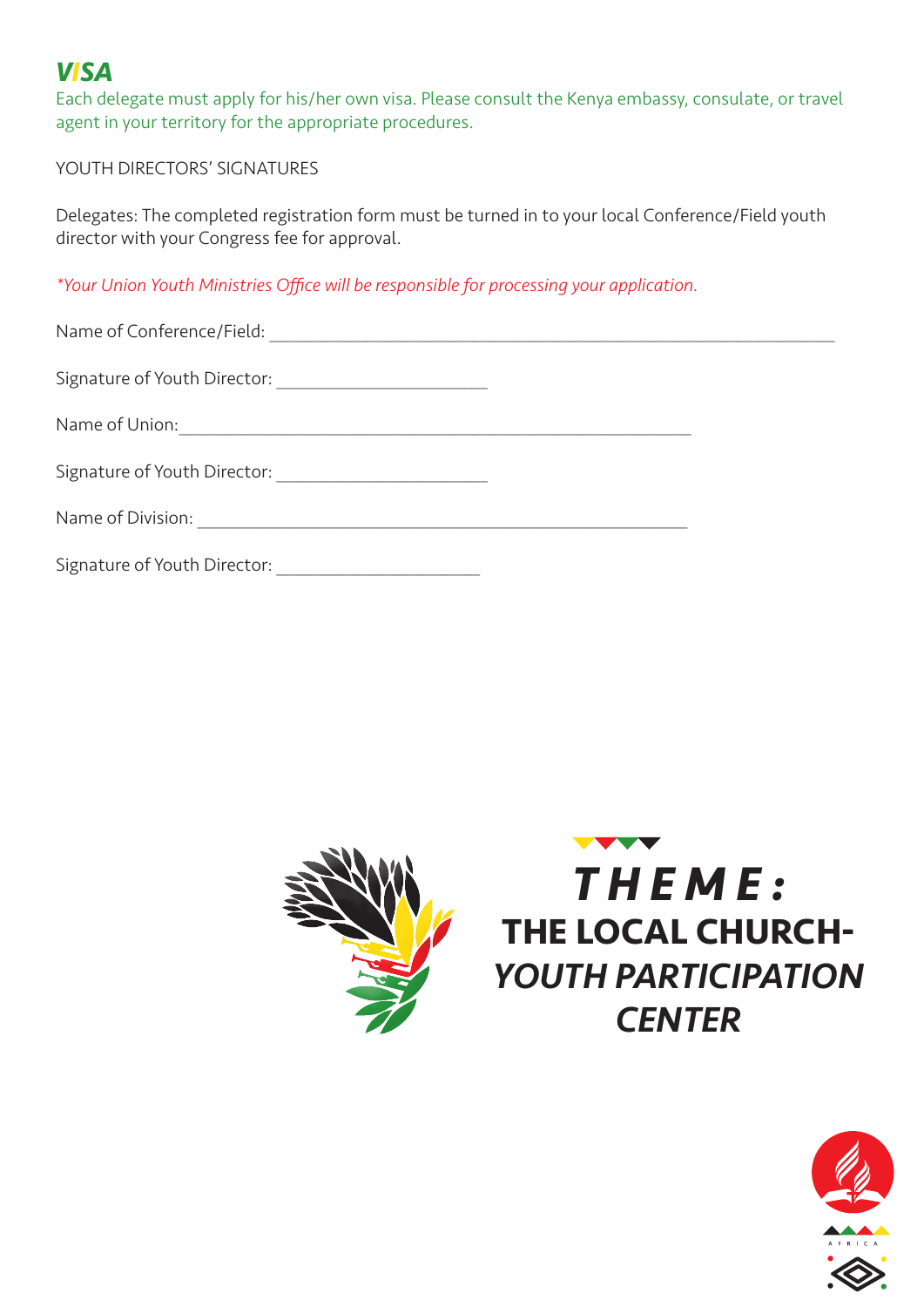#### WORKSHOP OPTIONS

Workshops will be offered during the Congress. They will be structured around the themes: *Local Church, Pass It On, and Involvement*

Each delegate will have an opportunity to participate in two workshops per day.

*Please rank your top six (6) preferences for each workshop from 1-6 with 1 being the highest. Delegates will be placed on a first come, first serve basis.* 

| SELECTION | <b>WORKSHOP TITLE</b>                 |
|-----------|---------------------------------------|
|           | Lifestyle Health                      |
|           | Health Reform                         |
|           | Effective Young Adult Ministry        |
|           | <b>Cross Cutural Relations</b>        |
|           | <b>Worship Dynamics</b>               |
|           | Is the Bible still Relevant?          |
|           | Entrepreneurship                      |
|           | Morality                              |
|           | Church Discipline                     |
|           | Volunteerism                          |
|           | Committee Ettiquette                  |
|           | Community Involvement                 |
|           | Personal Envangelism                  |
|           | Public Evangelism                     |
|           | SYL                                   |
|           | Youth Empowerment                     |
|           | Tapping on the Power of Digital Media |
|           | The Beauty of Christian Living        |
|           | Stewardship and Church Finance        |
|           | <b>Church Manual and Policies</b>     |
|           | Adventist/Muslim Relations            |
|           | Church Leadership                     |
|           | Youth Alive                           |
|           | Literature Ministry                   |
|           | Human Trafficking                     |

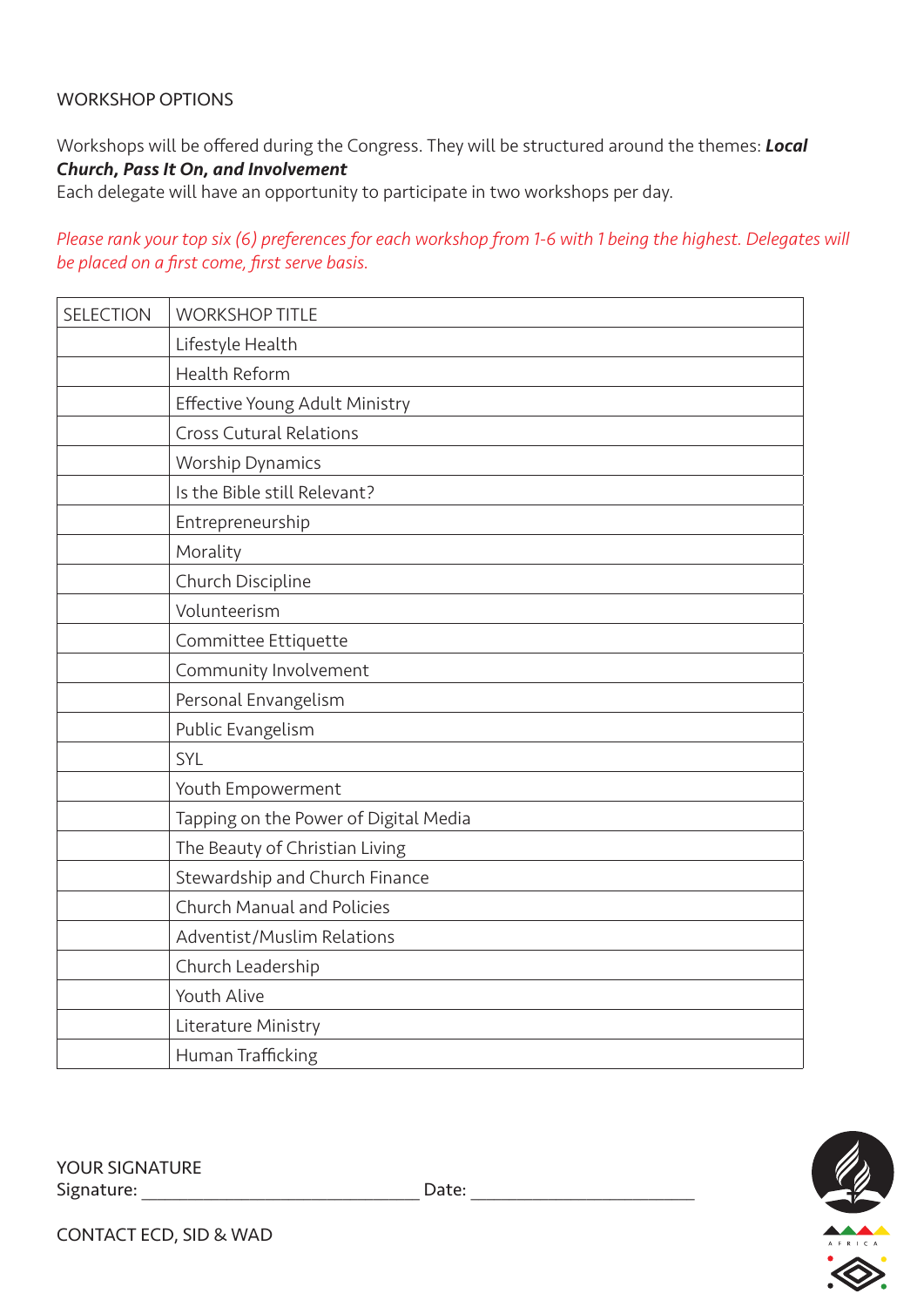

**THE LOCAL CHURCH - YOUTH PARTICIPATION CENTER**<br>THE LOCAL CHURCH - YOUTH PARTICIPATION CENTER **THE LOCAL CHURCH -** *THEME YOUTH PARTICIPATION CENTER*



# $\leq$ WORKSHOPS O R K S H O P  $\overline{a}$

| Name                                  | Proposed Presenter         | Organization           | <b>Email</b>                  |
|---------------------------------------|----------------------------|------------------------|-------------------------------|
| Lifestyle Health                      | Dr. Alexis Llaguno         | S                      | LlagunoA@gc.adventist.org     |
| Health Reform                         | Dr. Bangwato Sikwa         | $\frac{1}{2}$          | sikwab@sid.adventist.org      |
| Effective Young Adult Ministry        | Dr. Baraka Muganda         | <b>UAW</b>             | bmuganda@wau.edu              |
| Cross Cutural Relations               | Dr. Oscar Osindo           | S                      | osindoo@gc.adventist.org      |
| Worship Dynamics                      | Dr. Saustin Mfune          | SC                     | mfunes@gc.adventist.org       |
| ls the Bible still Relevant;          | Dr. De los Santos, Abner   | SC                     | DeLosSantosA@gc.adventist.org |
| Entrepreneurship                      | Ewgnew N snnozU            | <b>NAD</b>             | uzonwangwa214@gmail.com       |
| Morality                              | Dr. Eugene Fransch         | $\frac{1}{2}$          | fransche@zcuc.adventist.org   |
| Church Discipline                     | Dr. Ugochukwu Elems        | <b>NAD</b>             | elems@wad.adventist.org       |
| Volunteerism                          | Dr. Orbert Mudzengi        | Zimbabwe<br>East Union | mudzengio@zeuc.adventist.org  |
| Committee Ettiquette                  | PS.<br>Geoffrey Mbwana     | S                      | MbwanaG@gc.adventist.org      |
| Community Involvement                 | Ps. John Enang             | <b>NAD</b>             | njenang2000@yahoo.co.uk       |
| Personal Envangelism                  | Dr Felix Njiri             | Ξ                      | njinf@zcuc.adventist.org      |
| Public Evangelism                     | Ps. Jean Pierre Mulumba    | ECD                    | bresilien54@yahoo.fr          |
| SYL                                   | Dr. Tatasi Malembe         | North Congo Union      | mahamalembet@hotmail.com      |
| Youth Enpowerment                     | <b>Ns Michelle Carrido</b> | ă                      | garridom@nc.adventist.org     |
| Tapping on the Power of Digital Media | Elder Cideon Mutero        | S                      | MuteroG@gc.adventist.org      |
| The Beauty of Christian Living        | Ps Burton Moonga           | $\frac{1}{2}$          | moongab@nzu.adventist.org     |
| Stewardship and Church Finance        | Dr. Blassious Ruguri       | ECD                    | rugurib@ecd.adventist.org     |
| Church Manual and Policies            | Dr. Solomon Maphosa        | Sip                    | maphosas@sid.adventist.org    |
| Adventist/Muslim Relations            | Dr. Samue Lumwe            | SC                     | lumwes@gc.adventist.org       |
| Church Leadership                     | Dr. Elie Weick-Dido        | <b>NAD</b>             | elweick@yahoo.com             |
| Youth Alive                           | Dr. Katia Reinert          | S                      | ReinertK@gc.adventist.org     |
| Literature Ministry                   | Ps Stephen Apola           | SC                     | apolas@gc.adventist.org       |
| Human Trafficikng                     | Ps. James Black            | NAD                    | pastorjbsr@gmail.com          |